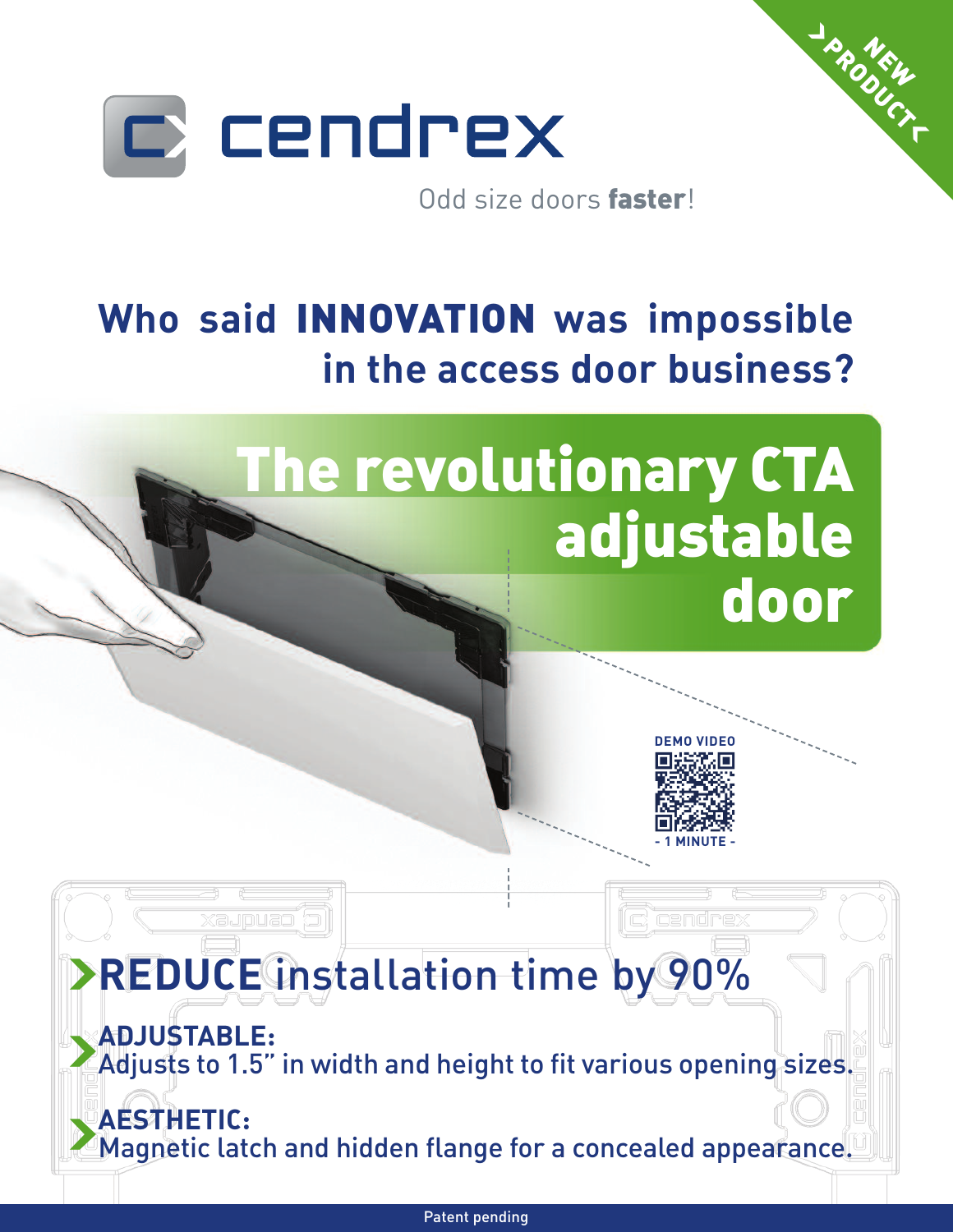#### **ADJUSTABLE GENERAL PURPOSE CTA ADJUSTABLE**

### **REDUCE installation time by 90%**

- No tools required if cut-out opening already exists No additional installation components required
- No need to box in (frame) the wall or the ceiling Virtually anyone can install this product

## **QUICK INSTALLATION IN 6 EASY STEPS**





## **50 DOOR INSTALLATION SCENARIO**

| <b>CONVENTIONAL DOOR DESIGN</b>                                                                                                                                       |                  | <b>CENDREX REVOLUTIONARY CTA</b>                                                                                                                     |               |
|-----------------------------------------------------------------------------------------------------------------------------------------------------------------------|------------------|------------------------------------------------------------------------------------------------------------------------------------------------------|---------------|
| <b>Cost of doors:</b> 50 doors at \$30<br>Installation cost (including framing):<br>50 doors x 25 min = 1250 min $\approx$ 20 hours<br><b>20 hours</b> $x$ \$ 50/hour | \$1500<br>\$1000 | Cost of doors: 50 doors at \$30<br>Installation cost (no framing required):<br>50 doors x 2 min = 100 min $\approx$ 2 hours<br>2 hours $x \$ 50/hour | \$1500<br>100 |
| <b>Total cost installed:</b>                                                                                                                                          | \$2500           | <b>Total cost installed:</b>                                                                                                                         | \$1600        |
|                                                                                                                                                                       |                  | <b>SAVINGS FOR 1 SINGLE JOB: 35 % OR</b>                                                                                                             |               |
| Materials required: Power tools, wood/steel framing, and expertise                                                                                                    |                  | <b>Materials required: None</b>                                                                                                                      |               |

Note: Cost based on existing, prepared wall openings

**1**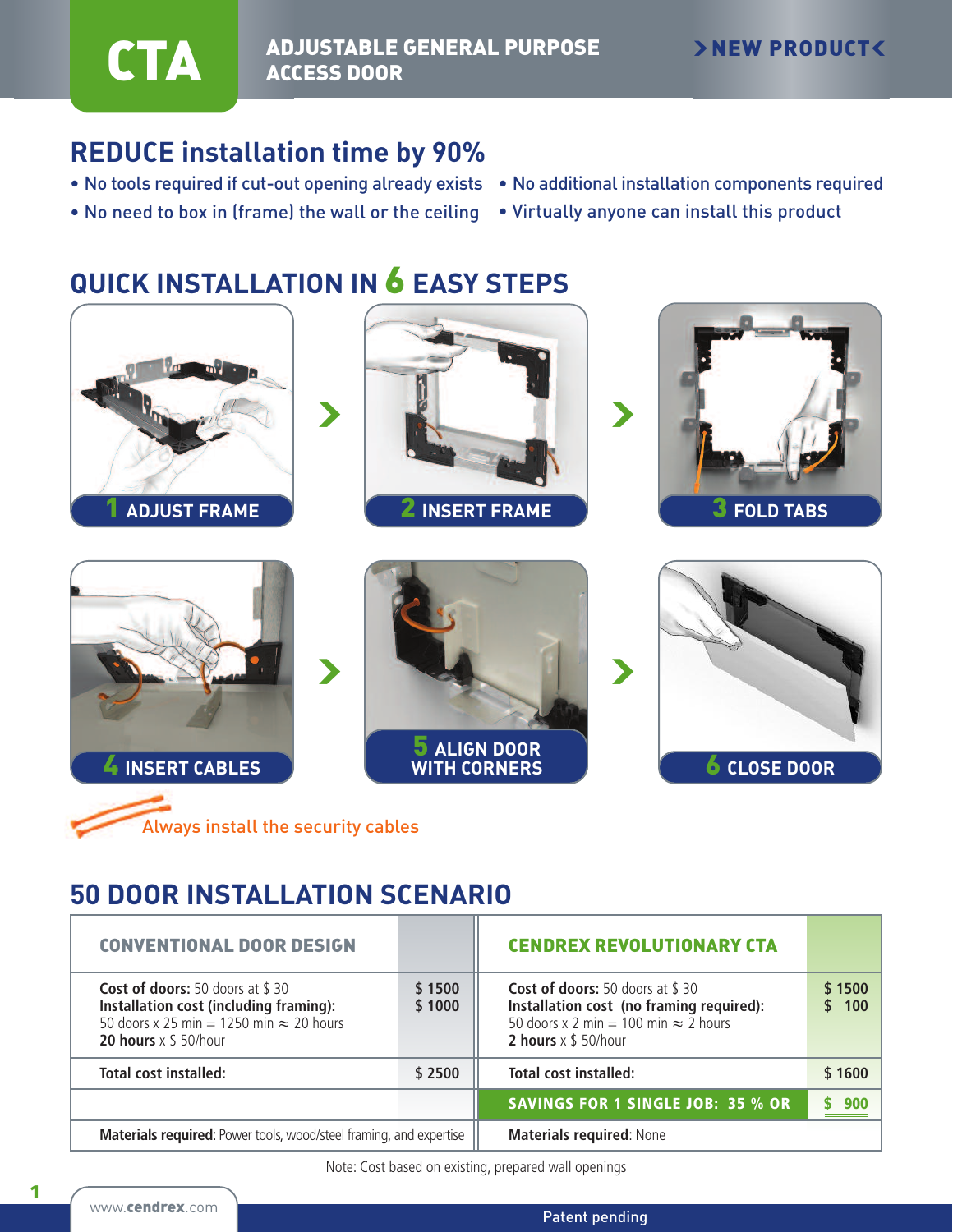

**ADJUSTABLE GENERAL PURPOSE CTA ADJUSTABLE** 

#### ›**NEW PRODUCT**‹

#### **ADJUSTABLE:**

Adjusts up to 1.5" in width and height to fit various opening sizes.

#### **5 DOOR DIMENSIONS TO COVER A VARIETY OF WALL OPENING SIZES**

| <b>PRODUCT CODE</b>    | <b>FOR OPENINGS (inches)</b>        |
|------------------------|-------------------------------------|
| <b>CTA 6 x 7.5</b>     | $6 \times 6$ up to $7.5 \times 7.5$ |
| CTA 8 x 9.5            | 8 x 8 up to 9.5 x 9.5               |
| $CTA$ 10 $\times$ 11.5 | 10 x 10 up to 11.5 x 11.5           |
| <b>CTA</b> 12 x 13.5   | 12 x 12 up to 13.5 x 13.5           |
| <b>CTA 14 x 15.5</b>   | 14 x 14 up to 15.5 x 15.5           |
|                        |                                     |

**CTR** Over 15.5" x 15.5": use the CTR model to keep the same aesthetic look.

#### **LATCH:**

Door magnetically secured in place (4 magnets, 1 per corner)

#### **LOCK OPTION:** Screwdriver operated

cam latch



#### **ADJUSTABLE FRAME: 3/8" INCREMENTS**



#### **ADJUSTABLE TO DIFFERENT OPENING SIZES**

For square or rectangular openings





# **AESTHETIC** Concealed appearance



#### **FITS 3/8" TO 1" THICK WALLS / CEILINGS**

Fasten with screws if wall / ceiling is more than 1" thick

Patent pending